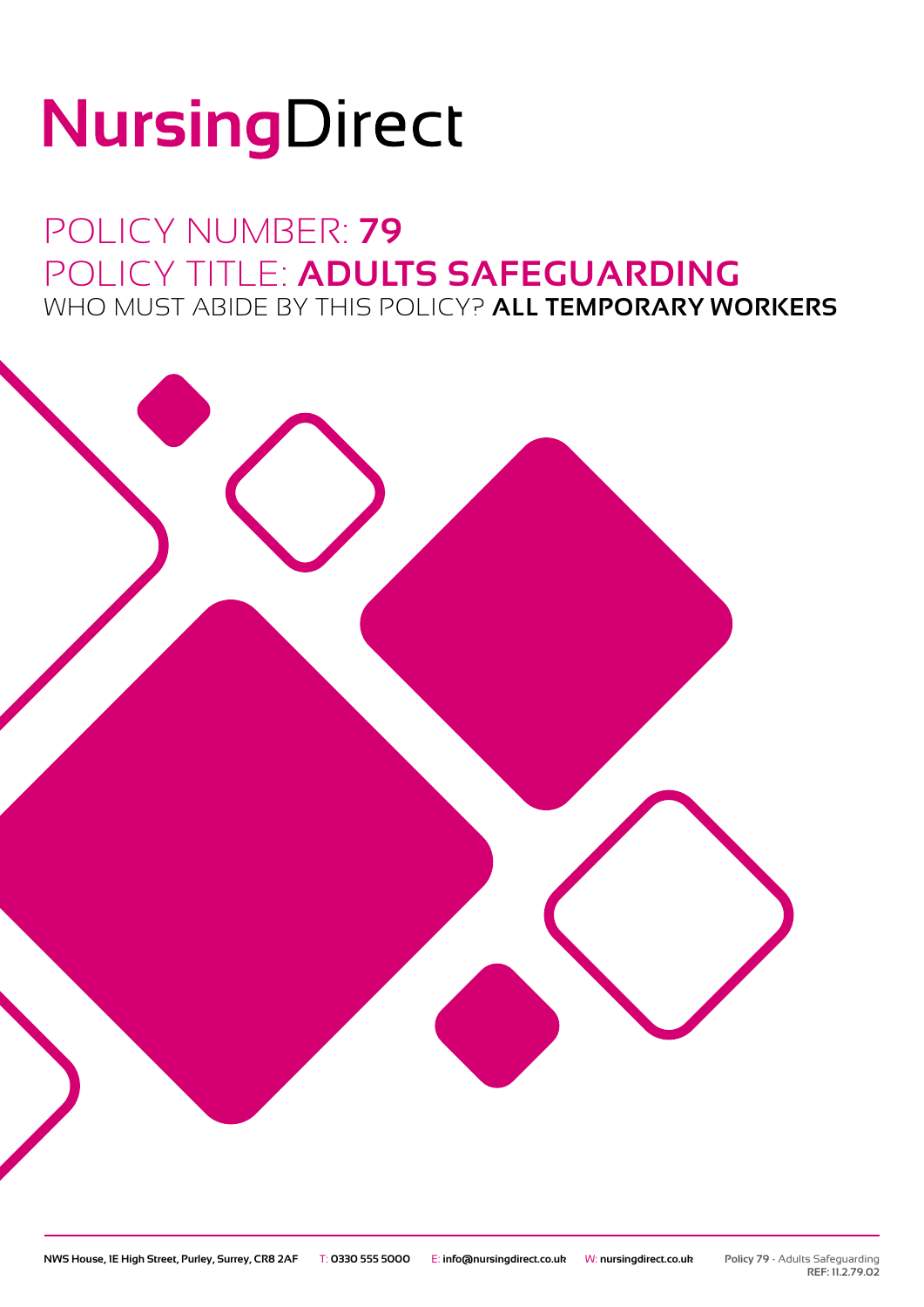### ADULTS SAFEGUARDING

#### **THE PURPOSE OF THIS POLICY**

People's well-being is at the heart of the care and support system under the Care Act 2014, and the prevention of abuse and neglect is one of the elements identified as going to make up a person's well-being. Local authorities also have safeguarding responsibilities for carers and a general duty to promote the well-being of the wider population in the communities they serve. Safeguarding duties apply regardless of whether a person's care and support needs are being met, whether by the local authority or anyone else. They also apply to people who pay for their own care and support services.

#### **ADULTS SAFEGUARDING**

An adult with care and support needs may be:

- An older person
- A person with a physical disability, a learning difficulty or a sensory impairment
- Someone with mental health needs, including dementia or a personality disorder
- A person with a long-term health condition
- Someone who misuses substances or alcohol to the extent that it affects their ability to manage day-to-day living

This is not an exhaustive list. In its definition of who should receive a safeguarding response, the legislation also includes people who are victims of sexual exploitation, domestic abuse and modern slavery. These are all largely criminal matters, however, and safeguarding duties would not be an alternative to police involvement, and would only be applicable at all where a person has care and support needs that mean that they are not able to protect themselves.

Adult safeguarding duties apply in whatever setting people live, although there are differences for prisons and bail hostels.

They apply regardless of whether or not someone has the ability to make specific decisions for themselves at specific times. There may be times when a person has care and support needs and is unable to protect themselves for a short, temporary period – for example, when they are in hospital under anaesthetic. People with care and support needs are not inherently vulnerable, but they may come to be at risk of abuse or neglect at any point due to:

- Physical or mental ill-health
- Becoming disabled
- Getting older
- Not having support networks
- Inappropriate accommodation
- Financial circumstances or
- Being socially isolated.

There are no eligibility criteria for adult safeguarding services. If an adult at risk of being abused or neglected cannot keep themselves safe from abuse or neglect because of their care and support needs, then the local authority's safeguarding duty applies. If they are able to protect themselves, despite having care and support needs, then a safeguarding response may not be appropriate. Local authorities are responsible for looking at any safeguarding concerns raised with them about any adult who has care and support needs and deciding whether it is necessary to carry out an enquiry. This should include the person themselves, whose own wishes and preferences should be acted on as far as possible, in keeping with the principles set out in 'Making Safeguarding Personal2'.

The role of staff is to help people to make choices and support them to manage any risks. Staff should also recognise that others can help to keep people safe, and an intervention from statutory services is not always required. For example, relatives, housing staff or health professionals could all have a key role to play.

#### **WHAT IS ABUSE?**

Abuse is defined as: 'a violation of an individual's human and civil rights by any other person or persons 'Abuse may be physical, psychological, sexual, neglect or acts of omission. It may involve people taking money without permission, or not looking after someone properly.

It may include poor care practices, bullying or humiliating, or not allowing contact with friends and family. Abuse often involves criminal acts. Abuse can be a single act or may continue over a long period.

It can be unintentional or deliberate, but will result in harm to the victim, either physically, emotionally or in its effect on the person's well-being or development

#### **IS SELF-NEGLECT A SAFEGUARDING ISSUE?**

Self-neglect can be a complex and challenging issue for practitioners to address, because of the need to find the right balance between respecting a person's autonomy and fulfilling their duty to protect the adult's health and well-being. Both perspectives can be supported by human rights arguments. The Care Act 2014 statutory guidance makes clear that self-neglect is a form of abuse or neglect, if the person concerned has care and support needs.

However, although self-neglect in some circumstances may be raised as a safeguarding concern, it is usually likely to be dealt with as an intervention under the parts of the Care Act dealing with assessment, planning, information and advice, and prevention. It is vital to establish whether the person has capacity to make decisions about their own well-being, and whether or not they are able or willing to care for themselves (see section below also). An adult who is able to make choices may make decisions that others think of as self-neglect.

If the person does not want any safeguarding action to be taken, it may be reasonable not to intervene further, as long as:

- No-one else is at risk
- Their 'vital interests' are not compromised that is, there is no immediate risk of death or major harm
- All decisions are fully explained and recorded
- Other agencies have been informed and involved as necessary.

Risk and capacity assessments are likely to be useful. The legislation makes clear that adult safeguarding responses should be guided by the adult themselves, to achieve the outcomes that they want to achieve.

Carrying out an assessment may be difficult, if the person is reluctant. The Department of Health advises (in statutory guidance on the implementation of the Care Act 2014) that care staff should record all the steps they have taken to complete an assessment of the things that a person wants to achieve and the care and support that they need. Research indicates that intervening successfully depends on practitioners taking time to gain the person's trust and build a relationship, and going at the person's own pace.

If it is impossible to complete the assessment, or if the person refuses to accept care and support services, practitioners should be able to show that they have tried, and that information and advice has been made available to the person on how to access care and support and how to raise any safeguarding concerns. All decisions, and the considerations that have led to them, should be recorded in light of the person's wishes and their particular circumstances. Records should be able to show that whatever action was taken was reasonable and proportionate.

The Mental Capacity Act 2005 (MCA) is an essential tool to support decision-making in health and social care. The MCA and the Care Act work together to promote the empowerment, safety and wellbeing of adults with care and support needs. Section 44 of the MCA prioritises people's safety by making wilful neglect or mistreatment of an adult who lacks capacity to make decisions a criminal offence.

There is nothing in the Care Act that replaces or undermines the MCA when it comes to making decisions with or on behalf of adults who lack capacity. The principles of the MCA remain as important as ever. Both the Care Act and Mental Capacity Act should enable individuals to maintain their independence and exercise as much control as possible over their lives and any care and support they receive. This is just as relevant in adult safeguarding enquiries as in other areas. Practitioners should make sure they have a good understanding of the MCA, and put into practice its five key principles:

Assume that a person has capacity to make decisions, unless there is evidence otherwise.

- Do all to maximise a person's capacity.
- Unwise or eccentric decisions do not in themselves prove lack of capacity.
- If making a decision for or about a person who lacks capacity, act in their best interests.
- Look for the least restrictive option that will meet the need.
- Assume that a person has capacity to make decisions, unless there is evidence otherwise.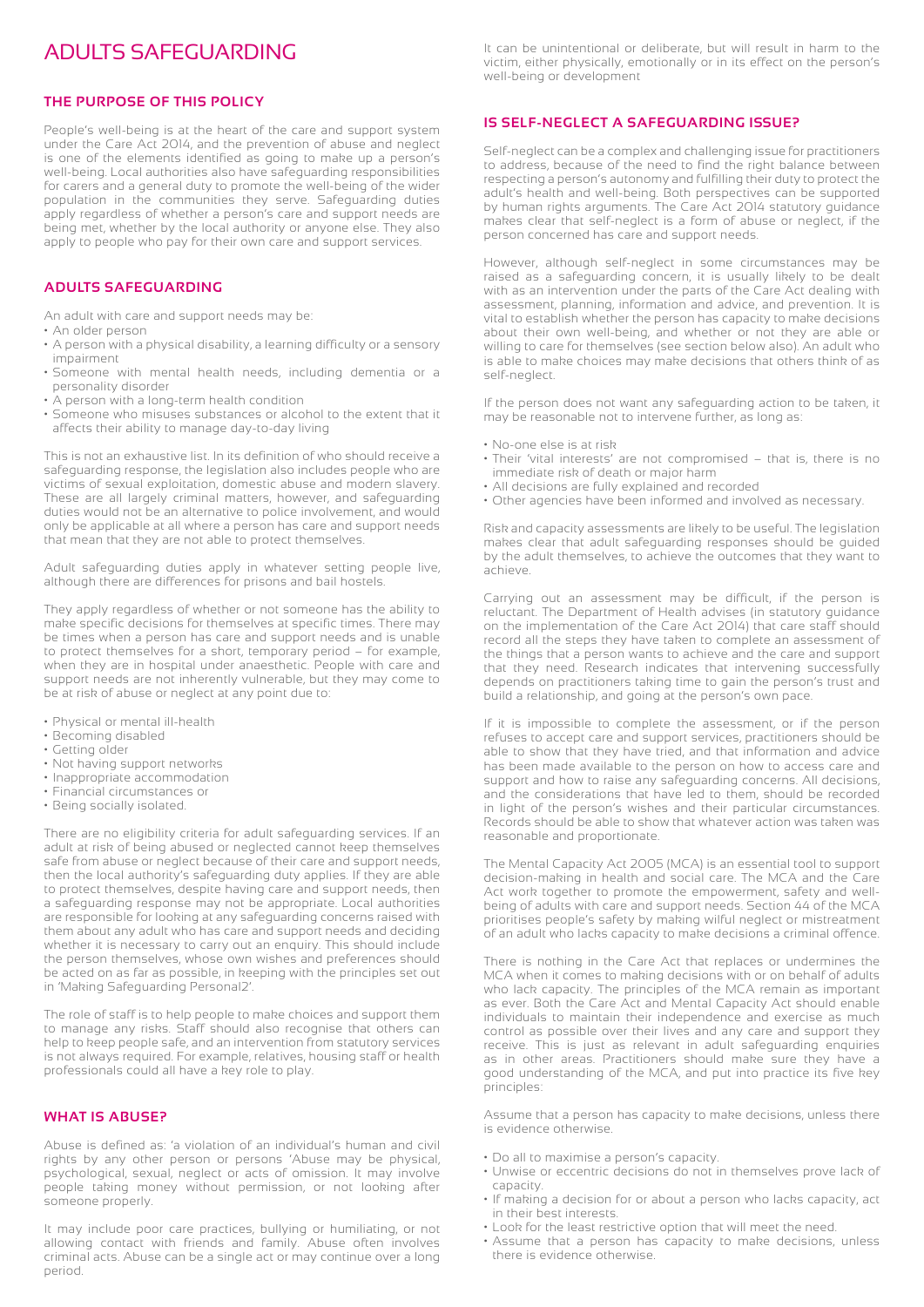- Do all to maximise a person's capacity.
- Unwise or eccentric decisions do not in themselves prove lack of capacity.
- If making a decision for or about a person who lacks capacity, act in their best interests.
- Look for the least restrictive option that will meet the need.

To support this practitioners should make available any help and support that a person may need to make a specific decision - this could include help with communication or, wherever possible, making sure that the person is spoken to at a time when they are best able to make the decision for themselves.

It is important to be aware that there will be some safeguarding situations where the person may appear to be mentally capacitated, but is in fact subject to duress or coercion by another person. If this is the case, MCA procedures may not cover the particular situation.

Professionals from a range of disciplines will need to work with the person, to explore options that may be available to keep them safe. Supporting people who are subject to coercion is often complex and challenging work. If the situation cannot be resolved in other ways, practitioners may need to apply to the inherent jurisdiction of the High Court. The Court has power to prevent certain people contacting, or persuading vulnerable people on certain issues, even if the vulnerable person has capacity.

The MCA makes clear that it is the practitioner's role to establish whether a person lacks capacity in relation to a specific matter at a specific time, following the two-stage test set out in the Act. In relation to safeguarding, you may need to consider whether, for example, the person has the capacity to decide about their own situation, or whether they can refuse consent for information to be shared in any safeguarding enquiry.

During a safeguarding investigation there will be numerous important decisions that need to be made. It is essential to thoroughly explore issues of consent, capacity and best interests in each case.

#### **MENTAL CAPACITY ACT 2005 DEPRIVATION OF LIBERTY SAFEGUARDS (DOLS)**

There will be occasions during safeguarding investigations, when decisions may involve the need to deprive someone of their liberty (in their best interests) for care or treatment.

Deprivation of liberty Safeguards apply to hospital or 24 hr care settings.

#### **COMPLAINTS AND SAFEGUARDING**

If through the complaints procedure an allegation of abuse is received it will immediately be diverted to an investigation under the Safeguarding Adult Procedures. The complaints service will advise the complainant of this in writing. However the complainant can complain about the outcome of the Safeguarding investigation under the Complaints Policy

#### **FORMS OF ABUSE**

#### **Physical Abuse**

Physical abuse includes: hitting, slapping, pushing, kicking, squeezing, shaking, pinching, misuse of any medication, undue restraint, or force feeding.

#### **Sexual Abuse**

Sexual abuse includes: sexual assault, rape or other sexual acts, the inappropriate touching of the individual's sexual areas, or coercion into the viewing of pornographic materials. Compelling, inciting or facilitating a person, with impaired capacity for choice to engage in sexual activity without consent is an offence under the Sexual Offences Act 2003.

#### **Psychological Abuse**

Psychological abuse includes: threats of harm, abandonment, f social contact or family networks, isolation, humiliation, shouting, bullying, name calling, intimidation, harassment, or the denial of or withdrawal from required services.

#### **Financial or Material Abuse**

Financial or material abuse includes: withholding of money or possessions, intentional mismanagement of the person's finances or property, theft, fraud, exploitation and stealing person's money.

#### **Neglect and Acts of Omission**

Neglect or acts of omission include: the failure to access appropriate services for recognised needs, avoidance of required health care, ignoring physical care needs, withholding of adequate nutrition, clothing or warmth, exposing the person to unacceptable risk, lack of action to provide or ensure adequate supervision.

#### **Discriminatory Abuse**

Includes: any acts that use hurtful language, cause harassment or similar treatment of the individual because of their race, sex, age, disability, faith, culture or sexual orientation. Such abuses are increasingly being recognised as hate crimes.

#### **Institutional Abuse**

Institutional abuse includes: the use of systems, routines, practice or care that neglect individual needs and create an imbalance and control within a managed setting such as residential/nursing care or day services.

#### **Domestic Abuse**

People may think of domestic abuse only as a physical assault by a man on a woman, but it can take many different forms. The definition used in Nursing Direct is: 'any incident of threatening behaviour, violence and abuse (psychological, physical, sexual, financial or emotional) between people who are or have been intimate partners or family members, regardless of gender'.

This definition includes forced marriage and abuse within same sex relationships.

Domestic abuse is very common and affects one in four women in their lifetime. Although most victims of domestic abuse are women and most abusers are men, domestic abuse can affect anyone.

Domestic abuse is a pattern of controlling and aggressive behaviour that is used to maintain power and exert control on victims, including many forms such as physical assault, bullying, sexual abuse, rape and threats. In addition it may include destructive criticism, pressure tactics, disrespect, breaking trust, isolation and harassment. Domestic abuse may apply to relationships other than those of partners and include sibling and intergenerational relationships (parents–offspring).

#### **Forced Marriages**

Forced marriages include: one or both spouses not consenting to the marriage and some element of duress is involved. Duress includes feeling both physical and emotional pressure. Some victims of forced marriage are tricked into going to another country by their families.

Victims fall prey to forced marriage through deception, abduction, coercion, fear, and inducements. A forced marriage is considered to be domestic abuse and an abuse of human rights.

There have been reports of vulnerable adults with mental and physical disabilities being forced to marry. Some individuals do not have the capacity to consent to the marriage. Some individuals may be unable to consent to consummate the marriage – sexual intercourse without consent is rape

#### **Safeguarding in Prisons**

HM Prisons and Probation services are the primary respondents to any allegations of abuse from prisons.

#### **Safeguarding Children**

Under the Children Act 2004 everyone has a responsibility, whilst undertaking their normal duties, to have regard to the need to safeguard and promote the welfare of children and young people and for ensuring they are protected from harm. This includes work carried out in relation to assessments and reviews of vulnerable adults and carers, provision of services, and in relation to safeguarding vulnerable adults' processes.

#### **PREVENT/RISK OF RADICALISATION**

Vulnerable adults may be at risk of radicalisation by a range of groups and any such risks identified should be managed through the safeguarding process. The Prevent strategy4, published by the government in 2011, is part of an overall counter-terrorism strategy named 'CONTEST'.

The aim of the Prevent strategy is to reduce the threat to the UK from terrorism by stopping people becoming terrorists or supporting terrorism, simply expressed within the Act as to "prevent people from being drawn into terrorism".